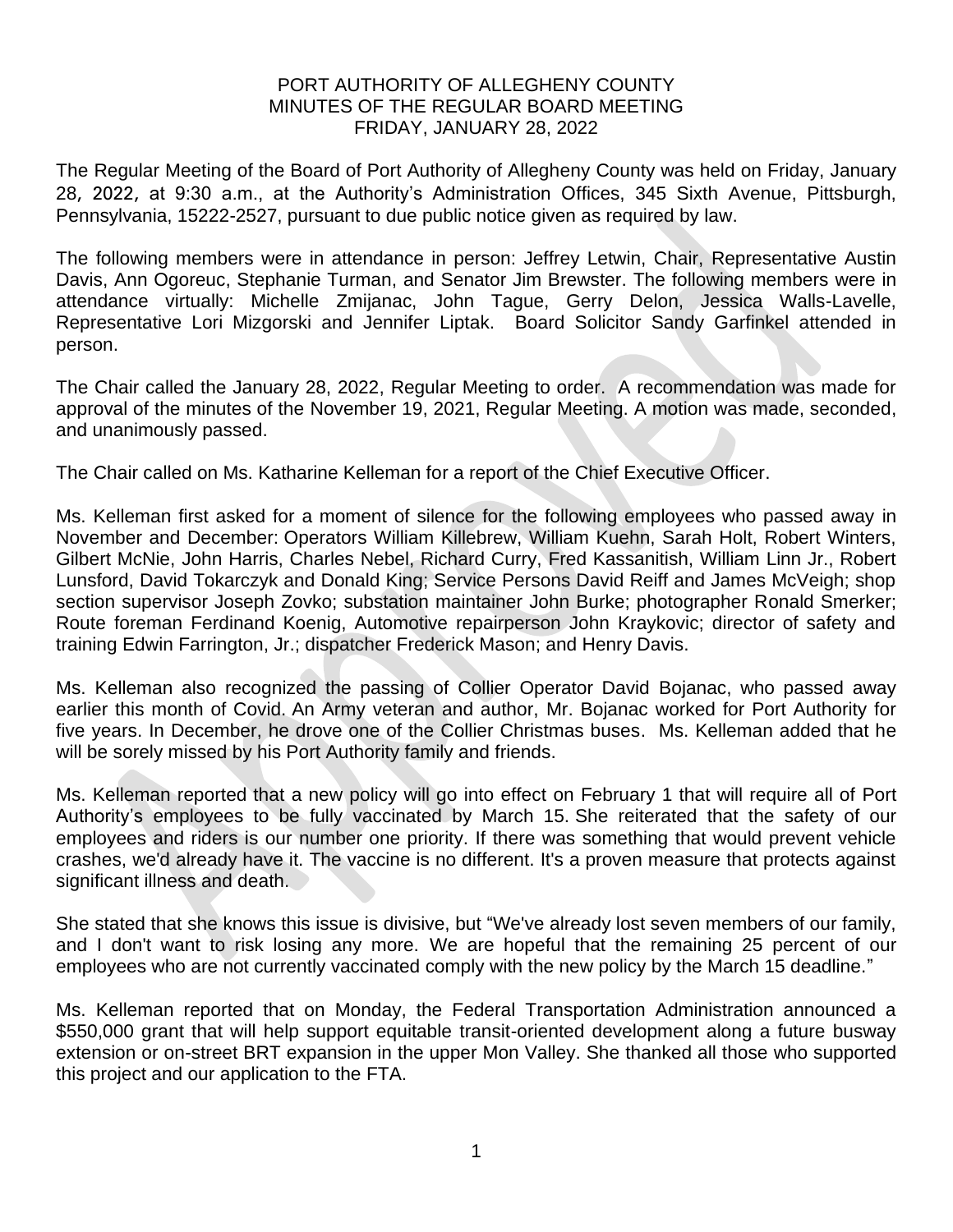She added that "Although we don't yet know what the transit aspect in this corridor will look like exactly, this study will explore the potential for increased economic opportunities for residents, rebuilding blighted neighborhoods, creating safer transportation infrastructure, and growing transit ridership."

Ms. Kelleman ended her report by announcing a prominent figure in the public transit industry died this month, and it reminded her that no matter who you are, what you do for a living, how fancy your title is, or how successful you might be, we all struggle at times, and she wanted to take a moment to let everyone know that we're not alone. "If you or someone you know are going through a crisis, help is available 24 hours a day by calling the National Suicide Prevention Lifeline at 800-273-TALK."

That concluded the report of the Chief Executive Officer.

The Chair called on Ms. Zmijanac for a report of the Performance Oversight Committee.

Ms. Zmijanac reported the Performance Oversight Committee met last week, and she had four resolutions for the Board's consideration.

The Committee first reviewed seven procurement items and determined the bids to be in accordance with the Authority's procurement policies and procedures, the prices fair and reasonable, the bidders to be responsible and the bids responsive.

She stated that the Performance Oversight Committee recommends the award of bids listed in the resolution for the total amount of approximately \$4.3 million dollars.

On behalf of the Performance Oversight Committee, Ms. Zmijanac respectfully requested approval of the resolution. It was moved, seconded, and unanimously agreed that the resolution be approved as presented.

Ms. Zmijanac presented the next resolution seeking authorization for settlement of a public liability claim. She reported that an accident involving a Port Authority bus and a pedestrian occurred on January 18, 2020 in Oakland. After servicing a stop near an intersection, the bus began making a right turn when the bus struck a pedestrian, Barbara Como, who was crossing the street at the time and later died as a result of the injuries sustained in the accident.

The executrix of Ms. Como's estate submitted a personal injury claim to the Authority seeking monetary recovery for Ms. Como's death.

Ms. Zmijanac reported that the parties have reached an amicable agreement and the Performance Oversight Committee recommends authorizing a settlement payment in the total amount of \$500,000 to fully and finally settle the claim in a release form approved by the Authority's legal counsel.

On behalf of the Performance Oversight Committee, Ms. Zmijanac respectfully requested approval of the resolution. It was moved, seconded, and unanimously agreed that the resolution be approved as presented.

The next resolution presented was seeking authorization to award a construction contract for the restoration of bridges along Port Authority's LRT and Busways.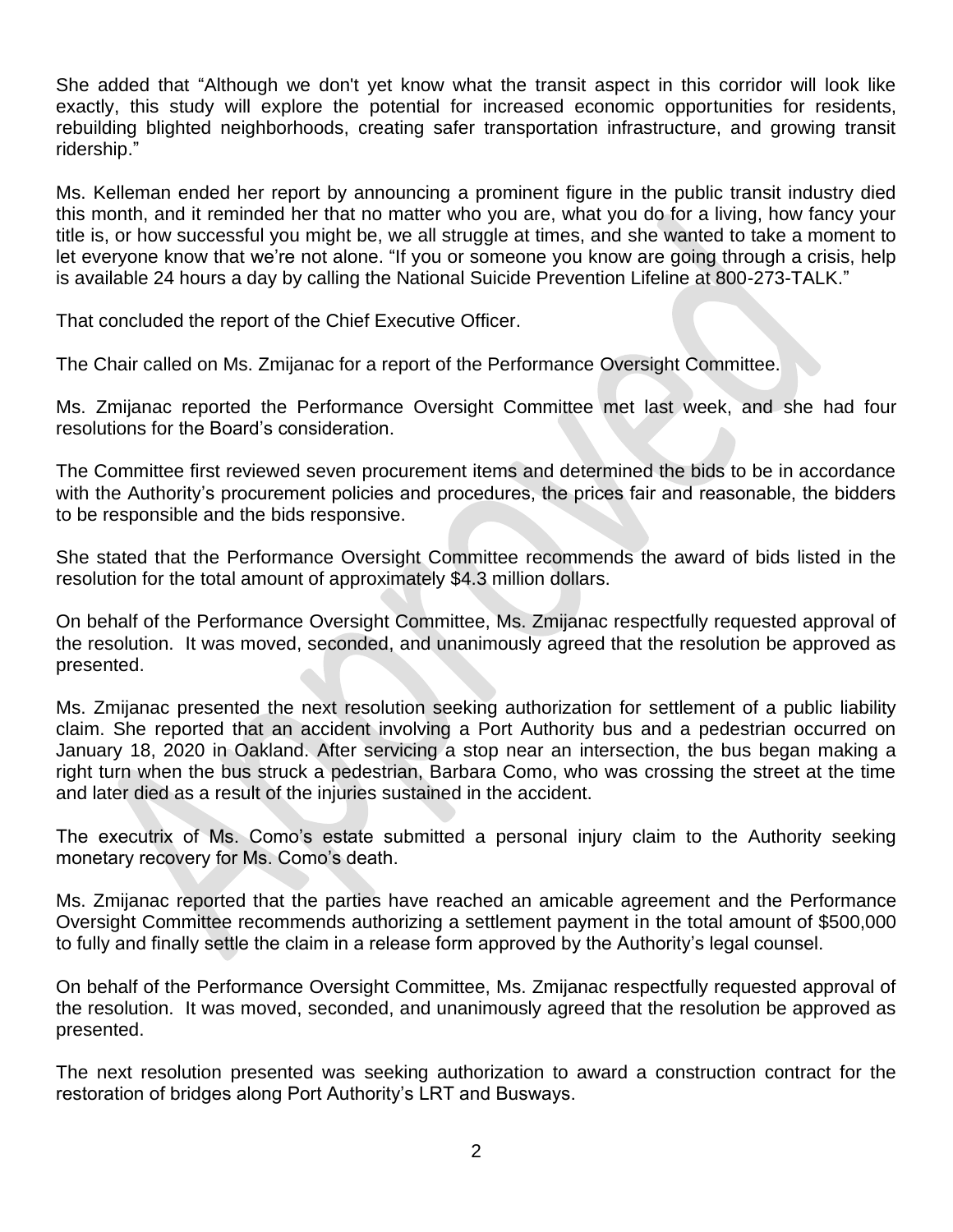Ms. Zmijanac reported that bid documents were prepared and publicly advertised and three bids were received. It was determined that the bid of Gulisek Construction, LLC was the lowest responsible bid from a responsible bidder meeting the requirements for the contract.

The Performance Oversight Committee agreed to recommend that a contract be awarded to Gulisek Construction LLC in the amount of \$3,607,450.91, subject to completing all pre-award requirements.

On behalf of the Performance Oversight Committee, Ms. Zmijanac respectfully requested approval of the resolution. It was moved, seconded, and unanimously agreed that the resolution be approved as presented.

The final resolution presented by Ms. Zmijanac was seeking authorization to award ancillary services contracts for upgrades and improvements to property and facilities owned and/or operated by the Authority. Services will be identified and issued on an individual work order basis up to a total not to exceed contract amount over an initial three-year period with options to extend the agreements an additional two years at the sole discretion of the Authority.

The Performance Oversight Committee recommended that the General Heavy Highway Construction contact be awarded to Michael Facchiano Contracting, Inc., for an amount not to exceed \$13,655,750.00; the General Building Construction Contract be awarded to Arcon Contracting Inc., for an amount not to exceed \$10,688,216.00; the plumbing construction contract be awarded to Tedesco Excavating and Paving Inc., for an amount not to exceed \$12,766,754.00; the Electrical Construction contract be awarded to T.S.B., Inc. d/b/a Schultheis Electric, for an amount not to exceed \$13,103,365.00; the HVAC Construction Contract be awarded to SSM Industries, Inc., for an amount not to exceed \$10,332,970.00; and the Railroad Construction contract be awarded to Railworks Track Services, Inc., for an amount not to exceed \$14,110,094.50, all awards subject to the contractors' completion of the pre-award requirements.

On behalf of the Performance Oversight Committee, Ms. Zmijanac respectfully requested approval of the resolution. It was moved, seconded, and unanimously agreed that the resolution be approved as presented.

That concluded the report of the Performance Oversight Committee.

The Chair called on Mr. Tague for a report of the Planning and Stakeholder Relations Committee. Mr. Tague reported that the Planning and Stakeholder Relations Committee met last week and he had a few items for the board.

First at the meeting, Ms. Ellie Newman, Section Manager of Service Development, presented on the Fiscal year 2021 Annual Service Report. The report is an annual evaluation of the Authority's transit network performance against its service standards, including ridership, on-time performance, and equity.

Ms. Newman reported that ridership in FY 2021 was down 55 percent over FY 2020, noting that during FY 2020, only three months were during the pandemic, whereas FY 2021 was entirely during the pandemic. Rail ridership was down the most at 74 percent below FY20 numbers. On-time performance increased to 72 percent on bus and 89 percent on rail due to less congestion during the pandemic.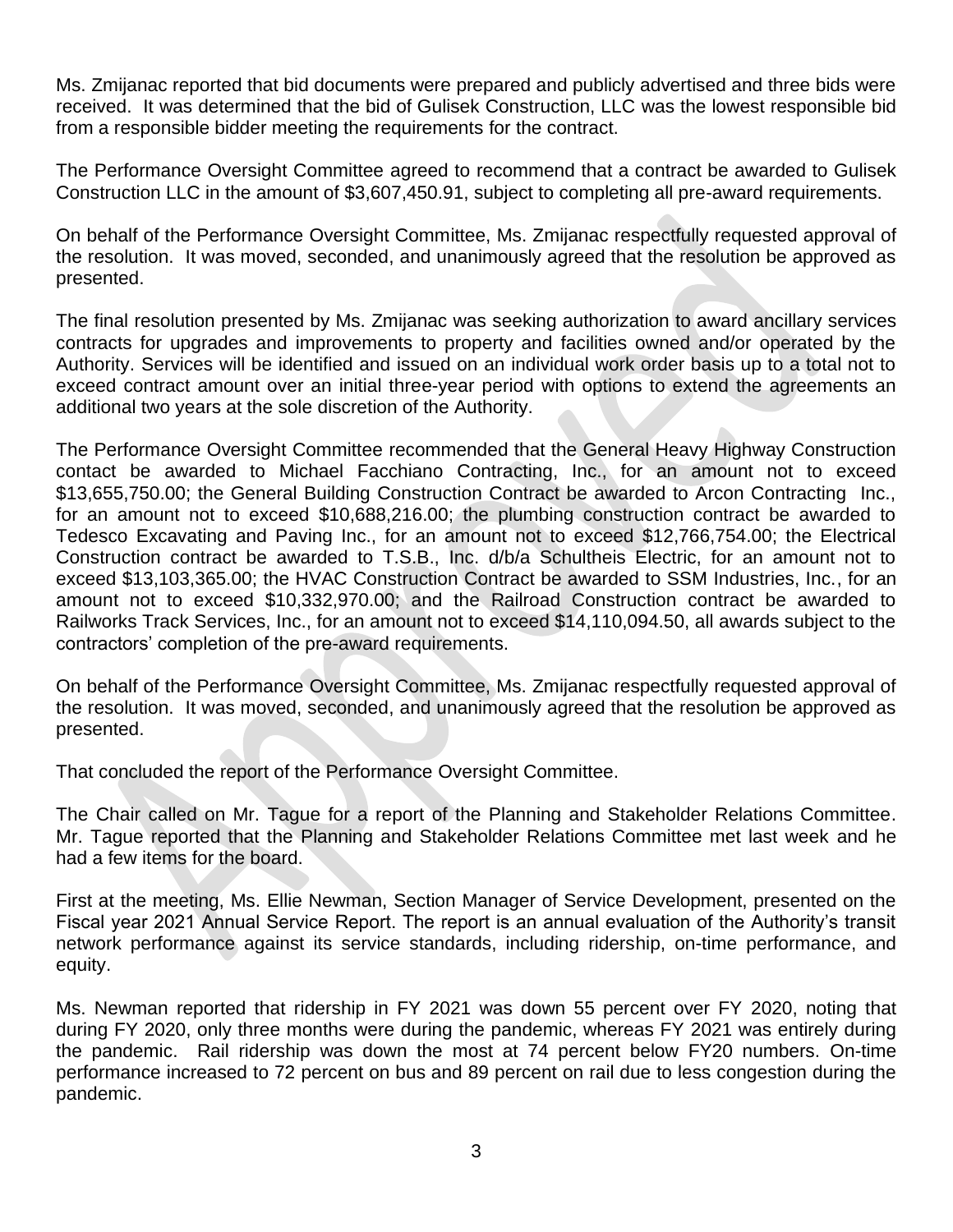The most positive note in the report is the addition of weekend service to 10 local bus routes, which results in seven percent more of the entire population being able to access weekend transit service. Crowding had significant differences in performance on routes with higher percentages of low income and minority persons. Staff was able to increase service on routes seeing crowding during times when capacity limits were in place to address this issue.

Other service standards were not met, mostly including efficiency standards such as passengers carried per hour of service. Staff will look into adjustments to these performance standards for our "new normal" in 2022.

Mr. Tague updated the Board and reported that Port Authority hosted a virtual information session on Tuesday, January 11, at 5:30 p.m., and held a public hearing on Thursday, January 27 from 3:00 p.m. to 6:30 p.m. regarding the services changes that were made due to the pandemic.

Next Mr. Tague reported on Allegheny County Transit Council and Committee for Accessible Transportation. The Transit Council met virtually on January 26th from 5:30-7:30pm.

Mr. Jim Ritchie, Chief Communications Officer, spoke to the Council about Port Authority's marketing to our ridership and the partnership with downtown employers to understand their efforts to bring workers back to the office; Ms. Amy Silbermann, Director Planning and Service Development presented the Annual Service Report; Curt Conrad, Government Affairs Liaison, provided the liaison report; and, Ralph Williams, President of ACTC, provided the President's report.

The next meeting is scheduled for February 23, which the Council hopes to hold their meeting in person.

The Committee for Accessible Transportation did not meet this month. The next meeting is scheduled for February 3.

That concluded the report of the Planning and Stakeholder Relations Committee.

The Chair called on Ms. Ogoreuc for a report of the Finance Committee. Ms. Ogoreuc reported that the Finance Committee met last week and had two resolutions for the Board's consideration.

The first resolution presenting was seeking authorization to apply for and enter into Grant Agreements for Calendar Year 2022 Operating and Capital Funds.

Ms. Ogoreuc reported that annually, the Authority applies for and enters into grants at a federal, state and local level. Examples of this grant funding are: Section 5307 Urbanized Area Funding; Pennsylvania Department of Transportation 1513 Operating and 1514 Capital Funding; and Allegheny County and Regional Asset District Funding, as well as discretionary grants.

Ms. Ogoreuc explained that in many instances, the grants have tight deadlines for submission and this resolution would allow the Authority to apply for and enter into grants that become available in Calendar Year 2022.

This resolution further requires staff to regularly report to the Finance Committee on grants that have been applied for and entered.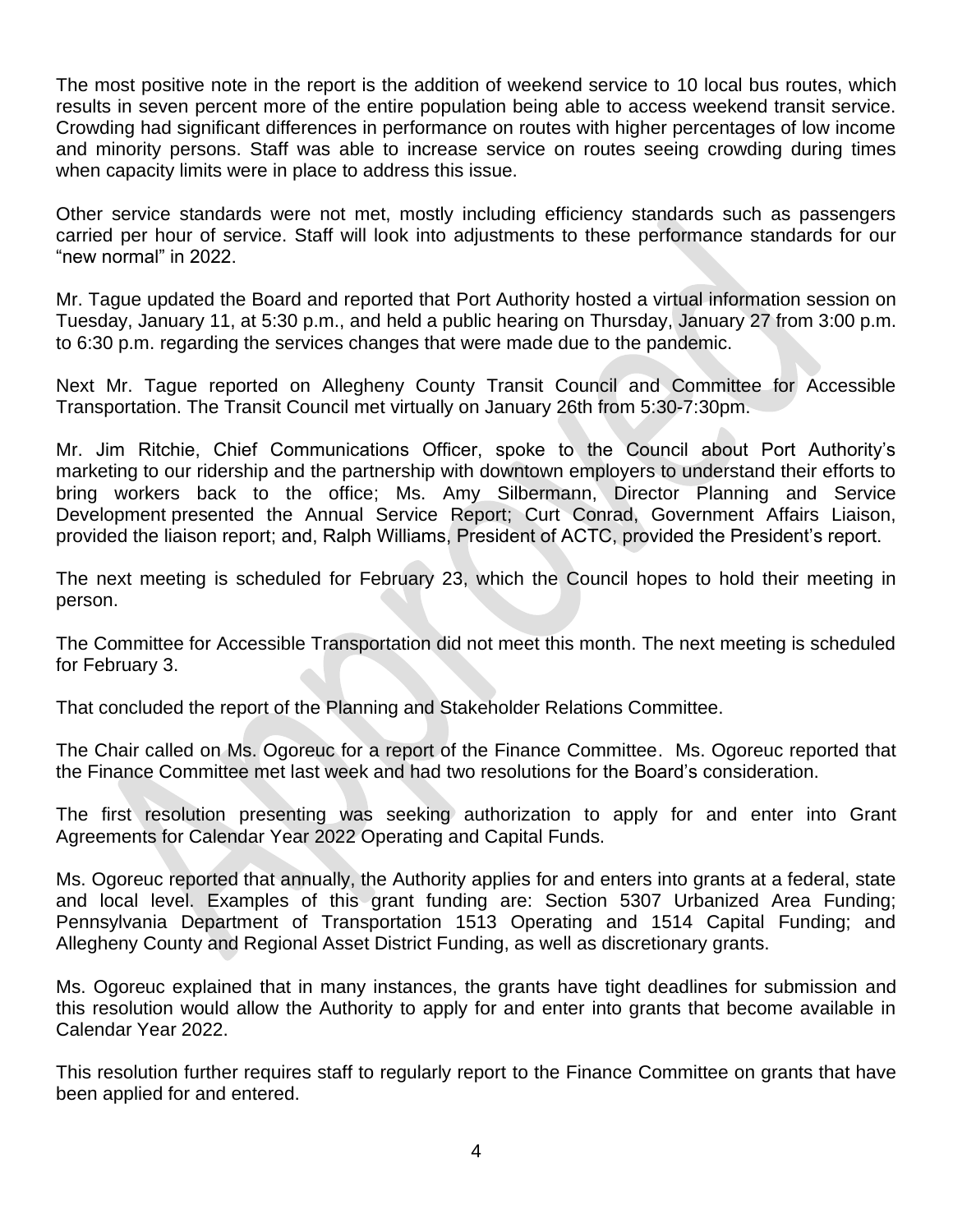On behalf of the Finance Committee, Ms. Ogoreuc respectfully requested approval of the resolution. It was moved, seconded, and unanimously agreed that the resolution be approved as presented.

Ms. Ogoreuc presented the second resolution seeking authorization to amend its agreement with Bank of America, NA, to provide Merchant Card Services related to Automated Fare Collection Services.

These services include, but are not limited to, debit and credit card processing related to the Automated Fare Collection System.

Ms. Ogoreuc reported that in June 2015, the Authority's Board authorized a five-year agreement with Bank of America for a not-to-exceed amount of \$2,500,000. The agreement also includes five additional option years at the Authority's sole discretion.

It was reported at the meeting that to date, the services provided by Bank of America have been satisfactory.

The Finance Committee recommended exercising the first option year, extending the agreement to January 30, 2023, and increasing the not-to-exceed amount by \$662,500.

On behalf of the Finance Committee, Ms. Ogoreuc respectfully requested approval of the resolution. It was moved, seconded, and unanimously agreed that the resolution be approved as presented.

Ms. Ogoreuc continued reporting that also at the meeting, Controller, Peter Schenk reported on the November and December financial results.

He reported that Total Operating Income for the month of November was under budget by \$3.4 million and \$18.9 million under budget for the fiscal year. Both the monthly variance and fiscal year variance were due to lower Passenger Revenues from lower pandemic ridership levels.

All expense categories through November were below budget. Total Subsidy for the month of November was \$3.1 million above budget due to higher State Operating Assistance.

For the month of December, it was reported that Total Income was \$5.13 million which was \$106,000 above November's total. At the mid-point of the fiscal year, Total Operating Income is \$22.5 million below budget which will be addressed with the use of federal stimulus funding.

It was reported at the meeting that Total Expenses for the month of December were \$1 million below budget and \$27.7 million below budget at mid-year and total Subsidy at mid-year is \$2.2 million above budget at the mid-point of the fiscal year due to higher Preventive Maintenance invoicing.

Finally, it was reported that the Authority ended the month of December with approximately \$142 million in cash reserves.

That concluded the report of the Finance Committee.

The Chair called on Ms. Liptak for a report of the Technology Committee. Before giving her report, Ms. Liptak also thanked the Board for their vote of confidence on allowing her to continue to serve as Vice Chair the Board.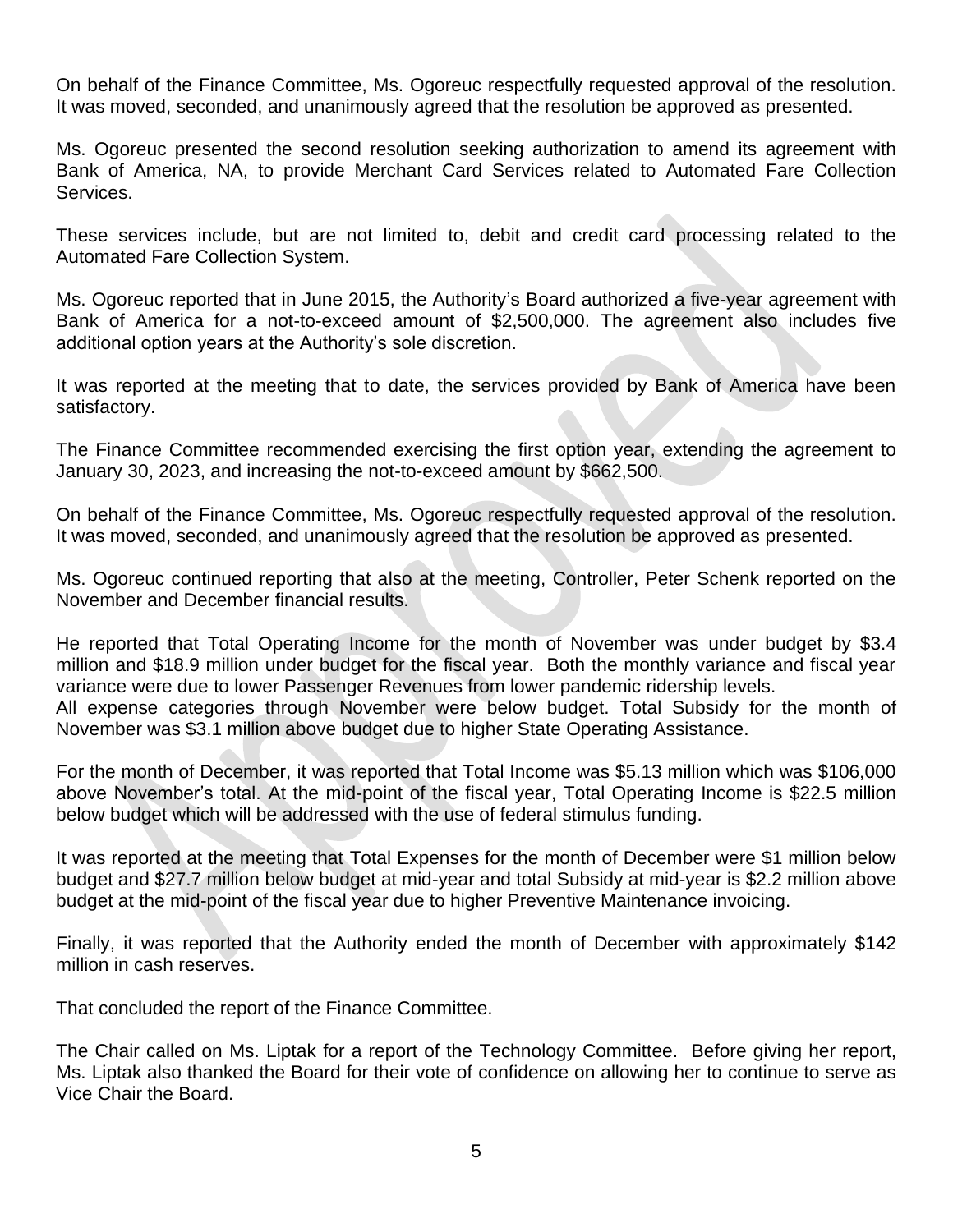Ms. Liptak reported that the Technology Committee met on Thursday, January 20, and she had one resolution for the Board's consideration.

Ms. Liptak reported that the rail transit software within the Operations Control Center (OCC) is copyrighted by Union Switch & Signal, and is now proprietary to, Hitachi Rail USA Inc. The Authority desires to enter into an agreement with Hitachi Rail USA Inc. to provide software programming work specific to an upgrade of the rail center's video wall, for which equipment will be ordered in the near future.

The Services would be acquired as a sole source procurement, as Hitachi Rail USA Inc. is the only entity able to provide the necessary programming work to integrate new video display equipment with their software.

The Technology Committee, therefore, recommended that a Sole Source contract be awarded to Hitachi Rail USA Inc. in the amount of \$665,000.

On behalf of the Technology Committee, Ms. Liptak respectfully requested approval of the resolution. It was moved, seconded, and unanimously agreed that the resolution be approved as presented.

Ms. Liptak continued reporting that also at the meeting, Port Authority's Operations Program Manager, Mr. Lee McClelland, provided an example of how the agency is using data to better track and plan for project expenses.

That concluded the report of the Technology Committee.

The Chair called on Senator Jim Brewster for a report of the Financial Audit Committee.

Senator Brewster reported that the Financial Audit Committee held a public meeting on Thursday, January 20, 2022.

Representatives from Maher Duessel, Certified Public Accountants, reported to the Committee that the audit of financial statements for Port Authority's 2021 fiscal year was performed in accordance with Government Auditing Standards and found to have "no significant deficiencies or material weaknesses noted." It was reported that the Authority ended FY 2021 with revenues exceeding expenses by \$5.8 million dollars before non-cash item adjustments for other post-employment, benefits, pensions and depreciation and with the use of CARES Act funding. It was also reported at the meeting that the combined deferred revenue over the past 10 fiscal years totaled \$157 million dollars after accounting for non-cash entries related to post-employment benefits, pensions and depreciation. The Authority's total net position increased \$29.6 million dollars mainly due to non-cash adjustments in Deferred Inflows and Outflows of Resources Related to Pensions and OPEB.

Next Senator Brewster presented a resolution recommending that the Board approve the FY 2021 Audit Report and authorize the Chairperson of the Authority's Board and the Chairperson of the Financial Audit Committee to sign the final Report confirming the Authority's acceptance.

On behalf of the Financial Audit Committee, Senator Brewster respectfully requested approval of the resolution. It was moved, seconded, and unanimously agreed that the resolution be approved as presented.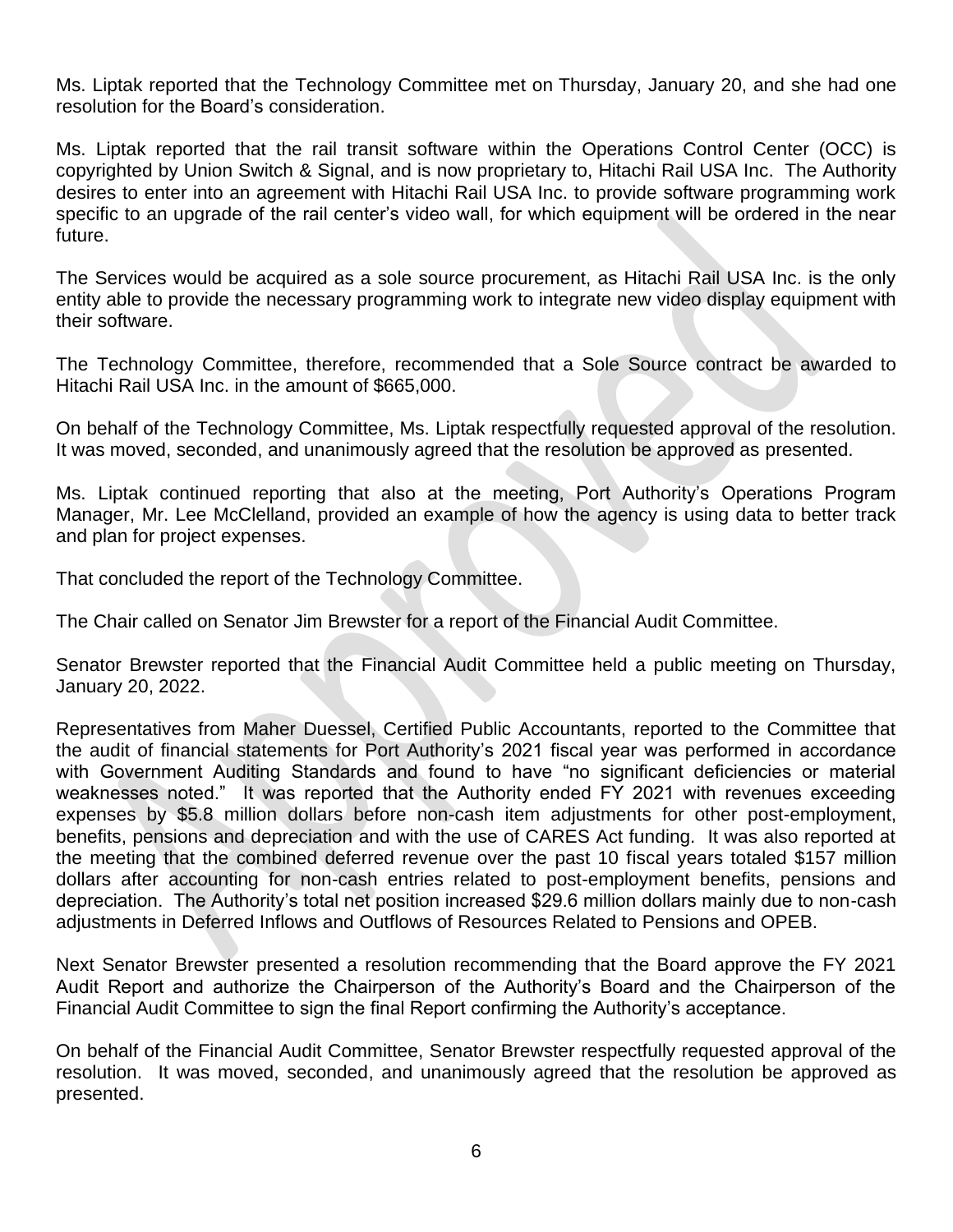That concluded the report of the Financial Audit Committee.

Under New Business and Before public comments, Mr. Letwin stated that the Board wanted to acknowledge and celebrate the distinguished legal career of Port Authority's solicitor, Joel Lennen, who is retiring from practice at the end of the month.

Attorney Lennen had been Port Authority's solicitor since 2005 but represented the agency in various litigation, procurement, construction and municipal governance matters for nearly 40 years, including the 2003 extension of the East Busway to Swissvale and the 2012 extension of the T to the North Side.

Mr. Letwin said, "Joel, it's been a pleasure to serve on the board with you as our solicitor, and I speak for the entire board in wishing you the best in retirement."

On behalf of the Board, Mr. Letwin presented a proclamation and a plaque for Mr. Lennen's dedicated service to Port Authority of Allegheny County, this board, the employees, and our riders.

Following is the proclamation made a part of these minutes:

## **RESOLUTION**

*WHEREAS, Joel L. Lennen, Esquire, has served as Solicitor to the Board (Board) of Port Authority of Allegheny County (Authority) since September of 2005; and* 

*WHEREAS, after a long and distinguished legal career, Mr. Lennen is retiring from the practice of law at the end of January of 2022;* 

*WHEREAS, in addition to serving as Solicitor to the Board for over 15 years, Mr. Lennen also represented Port Authority in several high-profile matters for almost 40 years. Mr. Lennen's legal work supported virtually every major project and initiative the Authority undertook over the past four decades, including the Martin Luther King, Jr. East Busway Extension Project, which extended the East Busway from Wilkinsburg to Swissvale, the Pittsburgh Stage II Light Rail Project, which reconstructed thirteen miles of the Authority's light rail system from the Overbrook to Drake trolley lines, and the North Shore Connector Project, which extended the Authority's light rail system from Downtown Pittsburgh to the North Shore; and* 

*WHEREAS, Mr. Lennen earned his Bachelor's degree in Legal Studies, cum laude, from Bowling Green State University in 1980, and his Juris Doctorate, magna cum laude, from Syracuse University College of Law in 1983; and*

*WHEREAS, Mr. Lennen spent his entire legal career with the law firm of Eckert Seamans Cherin & Mellott, LLC,*  where Mr. Lennen was a highly valued Member of the firm. In addition to representing the Authority in various litigation, *procurement, construction and municipal governance matters, Mr. Lennen also represented various other public authorities and private entities throughout his career.* 

*WHEREAS, the Board wishes to express its sincere gratitude and deep appreciation to Mr. Lennen for serving as Solicitor to the Board for over 15 years, for diligently and professionally representing the Authority on a variety of critical*  legal matters for almost 40 years, and his dedicated and distinguished service to the Board, the Authority and the people *of Allegheny County.* 

*NOW, THEREFORE, BE IT RESOLVED, that this Resolution be adopted in honor and in appreciation of Joel L. Lennen, Esquire, for his service to the Board, the Authority and the riders and residents of Allegheny County, and in recognition of his distinguished legal work and career.*